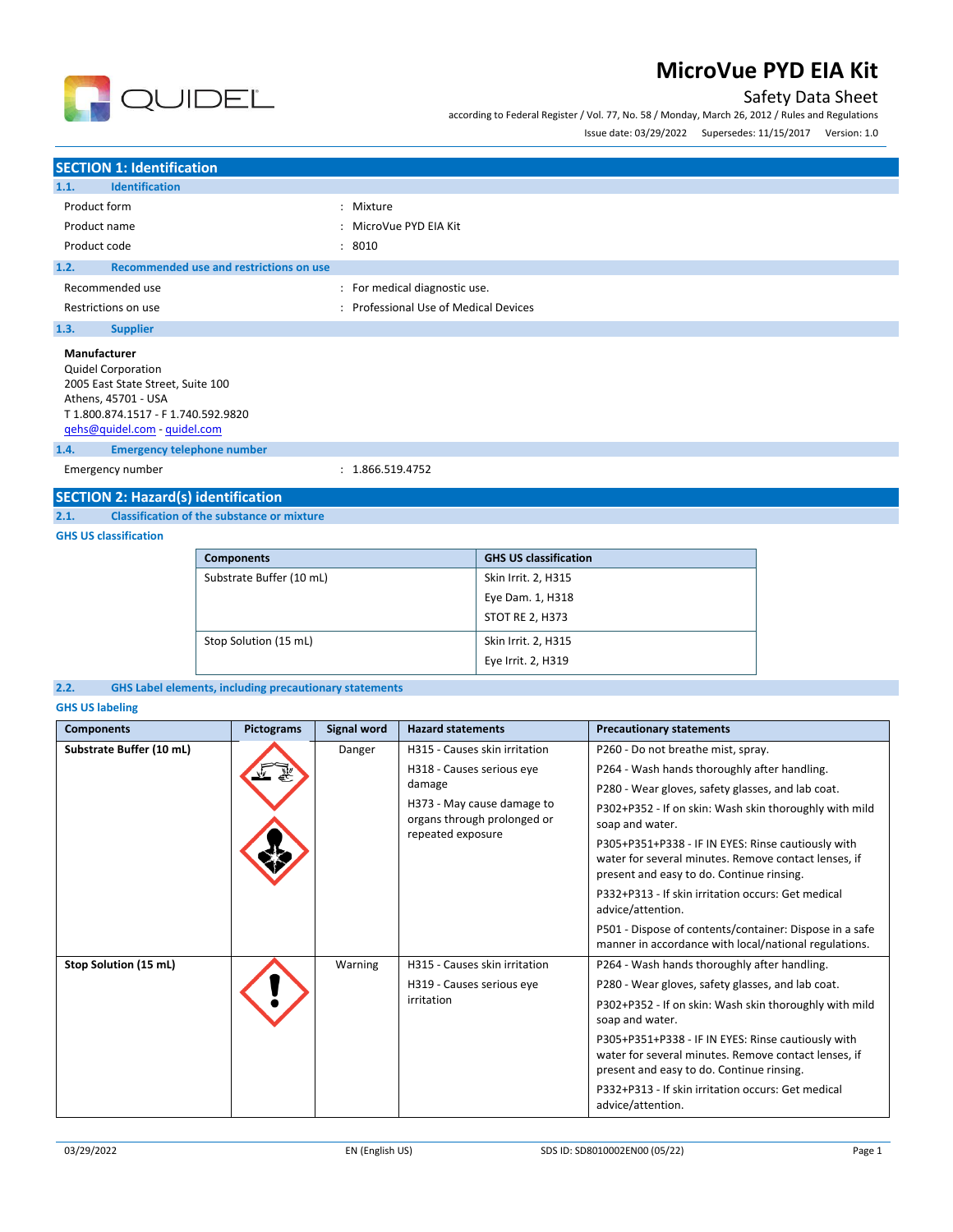

#### Safety Data Sheet

according to Federal Register / Vol. 77, No. 58 / Monday, March 26, 2012 / Rules and Regulations Issue date: 03/29/2022 Supersedes: 11/15/2017 Version: 1.0

|  | P337+P313 - If eye irritation persists: Get medical<br>advice/attention.<br>P501 - Dispose of contents/container: Dispose in a safe<br>manner in accordance with local/national regulations. |
|--|----------------------------------------------------------------------------------------------------------------------------------------------------------------------------------------------|
|--|----------------------------------------------------------------------------------------------------------------------------------------------------------------------------------------------|

| <b>SECTION 3: Composition/Information on ingredients</b> |                      |           |           |                                                                                                |  |
|----------------------------------------------------------|----------------------|-----------|-----------|------------------------------------------------------------------------------------------------|--|
| <b>Name</b>                                              | <b>Chemical name</b> | CAS#      | %         | <b>GHS US classification</b>                                                                   |  |
| Substrate Buffer (10 mL)                                 | diethanolamine       | 111-42-2  | $10 - 15$ | Acute Tox. 4 (Oral), H302<br>Skin Irrit. 2, H315<br>Eye Dam. 1, H318<br><b>STOT RE 2, H373</b> |  |
| Stop Solution (15 mL)                                    | sodium hydroxide     | 1310-73-2 | $1 - 5$   | Met. Corr. 1, H290<br>Skin Corr. 1A, H314<br>Eye Dam. 1, H318<br>Aquatic Acute 3, H402         |  |

#### Full text of hazard classes and H-statements : see section 16

| <b>SECTION 4: First-aid measures</b>                            |                                                                                                                                                       |  |  |
|-----------------------------------------------------------------|-------------------------------------------------------------------------------------------------------------------------------------------------------|--|--|
| <b>Description of first aid measures</b><br>4.1.                |                                                                                                                                                       |  |  |
| First-aid measures general                                      | : Get medical advice/attention if you feel unwell.                                                                                                    |  |  |
| First-aid measures after inhalation                             | Remove person to fresh air and keep comfortable for breathing.                                                                                        |  |  |
| First-aid measures after skin contact                           | Wash skin with plenty of water. If skin irritation occurs: Get medical advice/attention.                                                              |  |  |
| First-aid measures after eye contact                            | Rinse cautiously with water for several minutes. Remove contact lenses, if present and easy to do.<br>Continue rinsing. Call a physician immediately. |  |  |
| First-aid measures after ingestion                              | : Call a poison center or a doctor if you feel unwell.                                                                                                |  |  |
| 4.2.<br>Most important symptoms and effects (acute and delayed) |                                                                                                                                                       |  |  |
| Symptoms/effects after skin contact                             | Irritation.                                                                                                                                           |  |  |
| Symptoms/effects after eye contact                              | Serious damage to eyes.                                                                                                                               |  |  |
| Immediate medical attention and special treatment, :            | Treat symptomatically.                                                                                                                                |  |  |

|        | <b>SECTION 5: Fire-fighting measures</b>                            |                                                                                                                                                                |
|--------|---------------------------------------------------------------------|----------------------------------------------------------------------------------------------------------------------------------------------------------------|
| 5.1.   | Suitable (and unsuitable) extinguishing media                       |                                                                                                                                                                |
|        | Suitable extinguishing media                                        | : Water spray. Dry powder. Foam. Carbon dioxide.                                                                                                               |
| 5.2.   | Specific hazards arising from the chemical                          |                                                                                                                                                                |
|        | No additional information available                                 |                                                                                                                                                                |
| 5.3.   | Special protective equipment and precautions for fire-fighters      |                                                                                                                                                                |
|        | Protection during firefighting                                      | : Do not attempt to take action without suitable protective equipment. Self-contained breathing<br>apparatus. Complete protective clothing.                    |
|        | <b>SECTION 6: Accidental release measures</b>                       |                                                                                                                                                                |
|        |                                                                     |                                                                                                                                                                |
| 6.1.   | Personal precautions, protective equipment and emergency procedures |                                                                                                                                                                |
| 6.1.1. | For non-emergency personnel                                         |                                                                                                                                                                |
|        | <b>Emergency procedures</b>                                         | : Ventilate spillage area. Do not breathe mist, spray. Avoid contact with skin and eyes.                                                                       |
| 6.1.2. | For emergency responders                                            |                                                                                                                                                                |
|        | Protective equipment                                                | : Do not attempt to take action without suitable protective equipment. For further information refer to<br>section 8: "Exposure controls/personal protection". |
| 6.2.   | <b>Environmental precautions</b>                                    |                                                                                                                                                                |

| 6.3. | Methods and material for containment and cleaning up |  |                                                               |  |
|------|------------------------------------------------------|--|---------------------------------------------------------------|--|
|      | Methods for cleaning up                              |  | : Take up liquid spill into absorbent material.               |  |
|      | Other information                                    |  | Dispose of materials or solid residues at an authorized site. |  |
|      | Reference to other sections                          |  | For further information refer to section 13.                  |  |

if necessary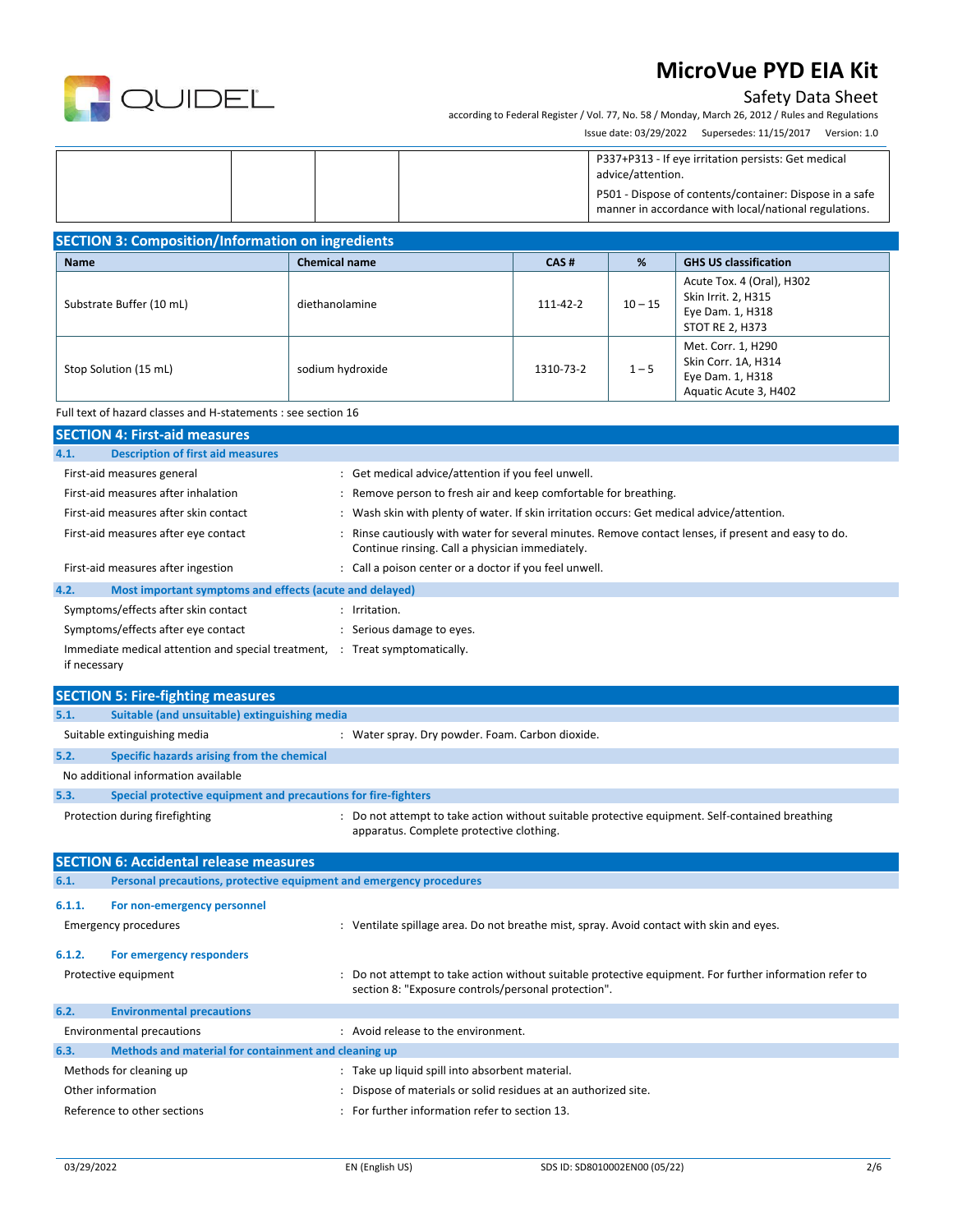### Safety Data Sheet

according to Federal Register / Vol. 77, No. 58 / Monday, March 26, 2012 / Rules and Regulations

Issue date: 03/29/2022 Supersedes: 11/15/2017 Version: 1.0



**SECTION 7: Handling and storage**

| 7.1. | <b>Precautions for safe handling</b>                         |                                                                                                                                                   |
|------|--------------------------------------------------------------|---------------------------------------------------------------------------------------------------------------------------------------------------|
|      | Precautions for safe handling                                | Ensure good ventilation of the work station. Wear personal protective equipment. Do not breathe mist,<br>spray. Avoid contact with skin and eves. |
|      | Hygiene measures                                             | : Do not eat, drink or smoke when using this product. Always wash hands after handling the product.                                               |
| 7.2. | Conditions for safe storage, including any incompatibilities |                                                                                                                                                   |

Storage conditions : Store in a well-ventilated place. Keep cool.

## **SECTION 8: Exposure controls/personal protection**

**8.1. Control parameters**

| sodium hydroxide (1310-73-2)                                                        |                  |                                 |  |  |  |
|-------------------------------------------------------------------------------------|------------------|---------------------------------|--|--|--|
| <b>ACGIH</b><br>ACGIH OEL C                                                         |                  | $2 \text{ mg/m}^3$              |  |  |  |
| <b>OSHA</b>                                                                         | OSHA PEL TWA [1] | $2 \text{ mg/m}^3$              |  |  |  |
| Regulatory reference (US-OSHA)<br><b>OSHA</b>                                       |                  | <b>OSHA Annotated Table Z-1</b> |  |  |  |
| diethanolamine (111-42-2)                                                           |                  |                                 |  |  |  |
| 1 mg/m <sup>3</sup> (Inhalable fraction and vapor)<br><b>ACGIH</b><br>ACGIH OEL TWA |                  |                                 |  |  |  |
| 8.2.<br><b>Appropriate engineering controls</b>                                     |                  |                                 |  |  |  |

Appropriate engineering controls **interpretent controls** : Ensure good ventilation of the work station.

Environmental exposure controls entitled by the environment.

#### **8.3. Individual protection measures/Personal protective equipment**

**Materials for protective clothing:**

Lab coat

**Hand protection:** 

Protective gloves

**Eye protection:**

Safety glasses

**Skin and body protection:**

Wear suitable protective clothing

#### **Respiratory protection:**

In case of insufficient ventilation, wear suitable respiratory equipment

#### **Personal protective equipment symbol(s):**



#### **Other information:**

Do not eat, drink or smoke when using this product.

| <b>SECTION 9: Physical and chemical properties</b>            |                            |                               |     |
|---------------------------------------------------------------|----------------------------|-------------------------------|-----|
| Information on basic physical and chemical properties<br>9.1. |                            |                               |     |
| Physical state                                                | : Liquid                   |                               |     |
| Color                                                         | : No data available        |                               |     |
| Odor                                                          | : No data available        |                               |     |
| Odor threshold                                                | : No data available        |                               |     |
| pH                                                            | : Stop Solution, $pH < 13$ |                               |     |
| 03/29/2022                                                    | EN (English US)            | SDS ID: SD8010002EN00 (05/22) | 3/6 |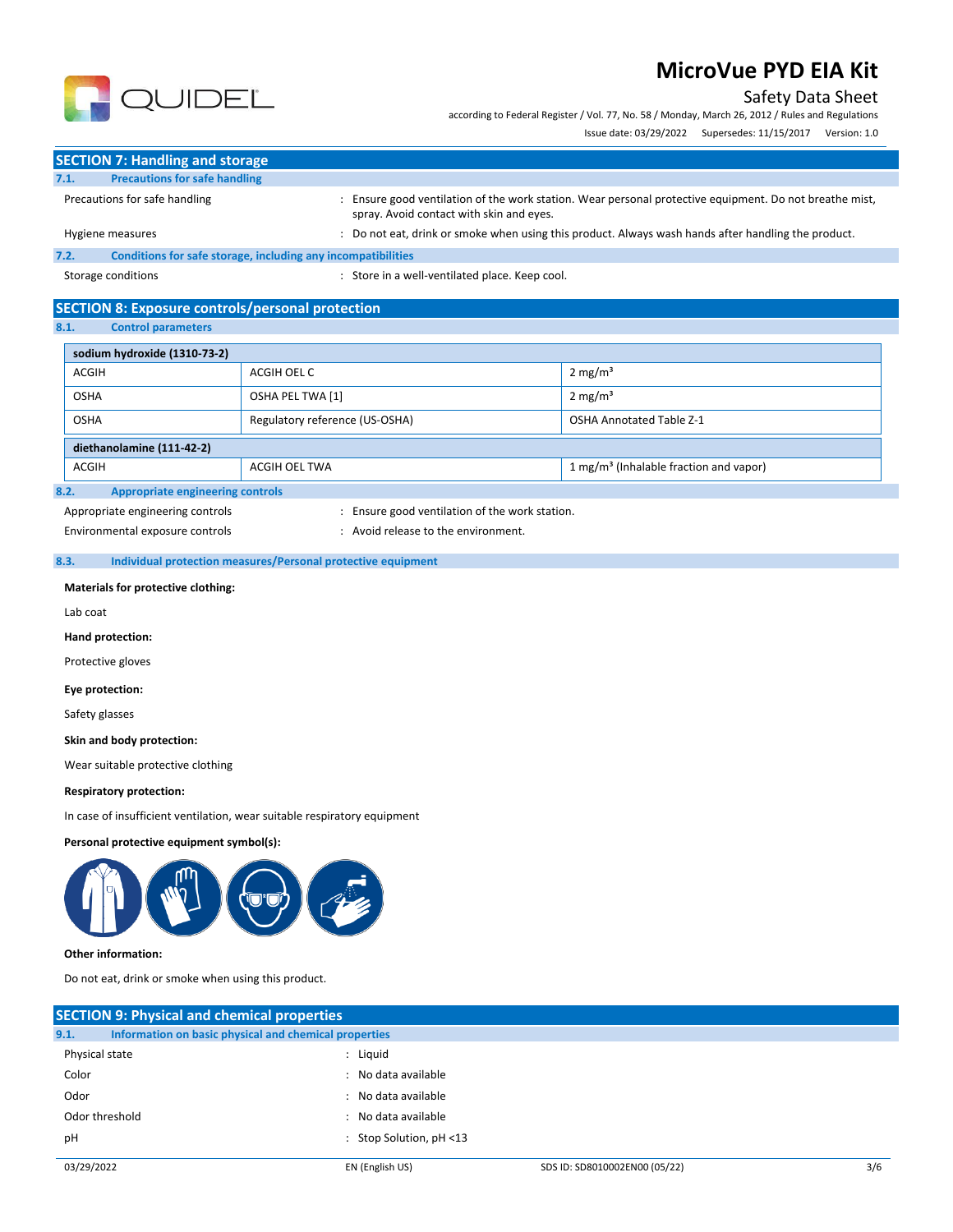# **R** QUIDEL

## **MicroVue PYD EIA Kit**

#### Safety Data Sheet

according to Federal Register / Vol. 77, No. 58 / Monday, March 26, 2012 / Rules and Regulations Issue date: 03/29/2022 Supersedes: 11/15/2017 Version: 1.0

| Melting point           |                                                 | $\ddot{\phantom{0}}$ | Not applicable    |
|-------------------------|-------------------------------------------------|----------------------|-------------------|
| Freezing point          |                                                 |                      | No data available |
| Boiling point           |                                                 |                      | No data available |
| Flash point             |                                                 |                      | No data available |
|                         | Relative evaporation rate (butyl acetate=1)     |                      | No data available |
|                         | Flammability (solid, gas)                       |                      | Not applicable.   |
| Vapor pressure          |                                                 |                      | No data available |
|                         | Relative vapor density at 20 °C                 |                      | No data available |
| Relative density        |                                                 |                      | No data available |
| Solubility              |                                                 |                      | No data available |
|                         | Partition coefficient n-octanol/water (Log Pow) |                      | No data available |
|                         | Auto-ignition temperature                       |                      | No data available |
|                         | Decomposition temperature                       |                      | No data available |
|                         | No data availableViscosity, kinematic           |                      | No data available |
|                         | Viscosity, dynamic                              |                      | No data available |
| <b>Explosion limits</b> |                                                 |                      | No data available |
|                         | <b>Explosive properties</b>                     |                      | No data available |
|                         | Oxidizing properties                            |                      | No data available |
| 9.2.                    | <b>Other information</b>                        |                      |                   |

No additional information available

|       | <b>SECTION 10: Stability and reactivity</b>                                        |                                                                                                      |  |
|-------|------------------------------------------------------------------------------------|------------------------------------------------------------------------------------------------------|--|
| 10.1. | <b>Reactivity</b>                                                                  |                                                                                                      |  |
|       | The product is non-reactive under normal conditions of use, storage and transport. |                                                                                                      |  |
| 10.2. | <b>Chemical stability</b>                                                          |                                                                                                      |  |
|       | Stable under normal conditions.                                                    |                                                                                                      |  |
| 10.3. | <b>Possibility of hazardous reactions</b>                                          |                                                                                                      |  |
|       | No dangerous reactions known under normal conditions of use.                       |                                                                                                      |  |
| 10.4. | <b>Conditions to avoid</b>                                                         |                                                                                                      |  |
|       | None under recommended storage and handling conditions (see section 7).            |                                                                                                      |  |
| 10.5. | <b>Incompatible materials</b>                                                      |                                                                                                      |  |
|       | No additional information available                                                |                                                                                                      |  |
| 10.6. | <b>Hazardous decomposition products</b>                                            |                                                                                                      |  |
|       |                                                                                    | Under normal conditions of storage and use, hazardous decomposition products should not be produced. |  |
|       | <b>SECTION 11: Toxicological information</b>                                       |                                                                                                      |  |
|       | Acute toxicity (oral)                                                              | Not classified                                                                                       |  |
|       | Acute toxicity (dermal)                                                            | Not classified                                                                                       |  |
|       | Acute toxicity (inhalation)                                                        | Not classified                                                                                       |  |
|       | diethanolamine (111-42-2)                                                          |                                                                                                      |  |
|       | LD50 oral rat                                                                      | 620 mg/kg (Rat)                                                                                      |  |
|       | LD50 dermal rabbit                                                                 | 7640 mg/kg (Rabbit)                                                                                  |  |
|       | ATE US (oral)                                                                      | 620 mg/kg body weight                                                                                |  |
|       | ATE US (dermal)                                                                    | 7640 mg/kg body weight                                                                               |  |
|       | Skin corrosion/irritation                                                          | Causes skin irritation.                                                                              |  |
|       | Serious eye damage/irritation                                                      | Causes serious eye damage.                                                                           |  |
|       | Respiratory or skin sensitization                                                  | Not classified                                                                                       |  |
|       | Germ cell mutagenicity                                                             | Not classified                                                                                       |  |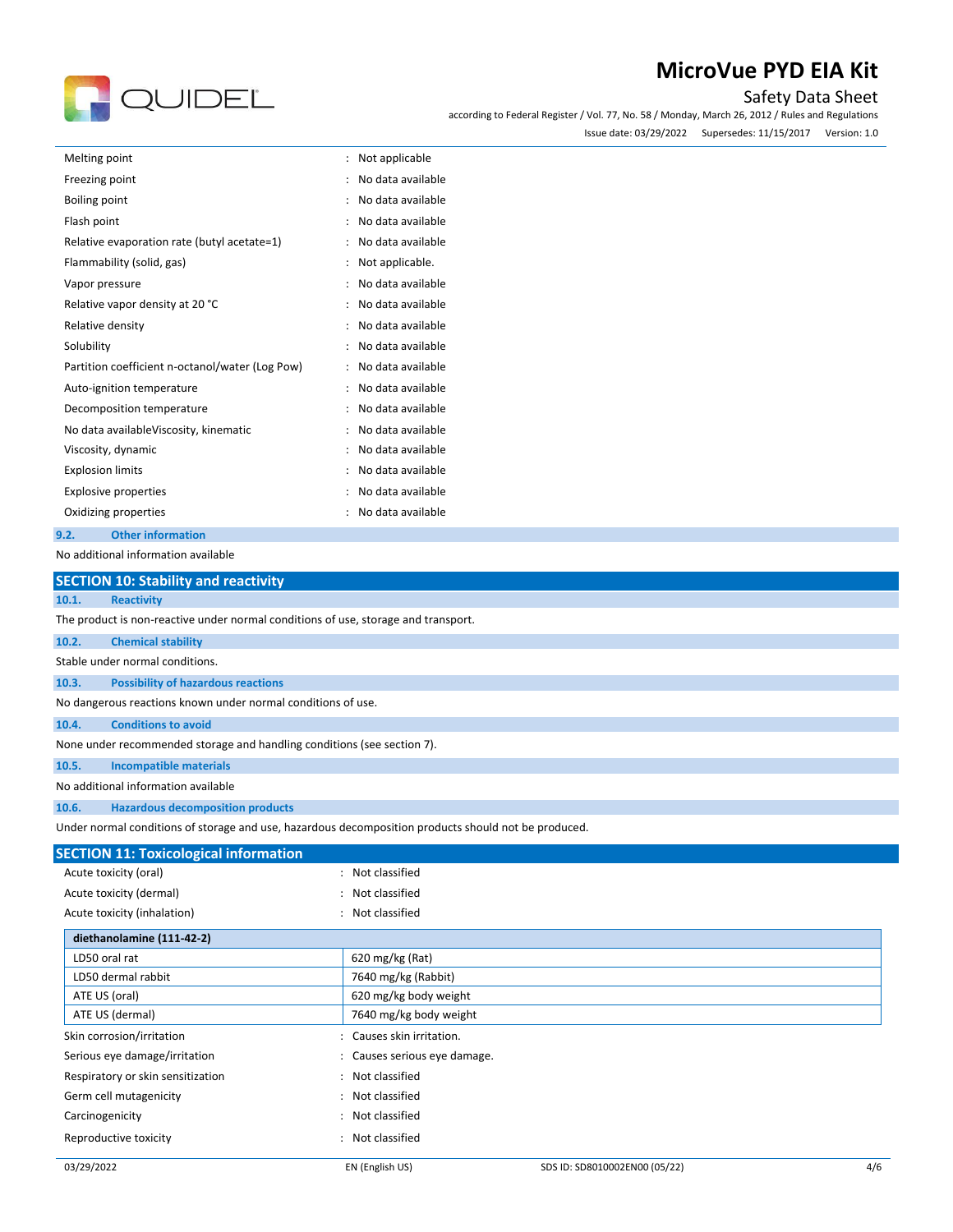Safety Data Sheet



according to Federal Register / Vol. 77, No. 58 / Monday, March 26, 2012 / Rules and Regulations

Issue date: 03/29/2022 Supersedes: 11/15/2017 Version: 1.0

| STOT-single exposure                | Not classified                                                     |  |
|-------------------------------------|--------------------------------------------------------------------|--|
| STOT-repeated exposure              | May cause damage to organs through prolonged or repeated exposure. |  |
| diethanolamine (111-42-2)           |                                                                    |  |
| STOT-repeated exposure              | May cause damage to organs through prolonged or repeated exposure. |  |
| Aspiration hazard                   | Not classified                                                     |  |
| Viscosity, kinematic                | No data available                                                  |  |
| Symptoms/effects after skin contact | Irritation.                                                        |  |
| Symptoms/effects after eye contact  | Serious damage to eyes.                                            |  |

|       | <b>SECTION 12: Ecological information</b> |                                                                                                           |  |
|-------|-------------------------------------------|-----------------------------------------------------------------------------------------------------------|--|
| 12.1. | <b>Toxicity</b>                           |                                                                                                           |  |
|       | Ecology - general                         | : The product is not considered harmful to aquatic organisms or to cause long-term adverse effects in the |  |

environment.

| sodium hydroxide (1310-73-2) |                                                                                          |
|------------------------------|------------------------------------------------------------------------------------------|
| LC50 - Fish [1]              | 45.4 mg/l (Other, 96 h, Salmo gairdneri, Static system, Fresh water, Experimental value) |
| EC50 - Crustacea [1]         | 40.4 mg/l (Other, 48 h, Ceriodaphnia sp., Experimental value)                            |
| diethanolamine (111-42-2)    |                                                                                          |
| LC50 - Fish [1]              | 1664 mg/l (96 h, Pimephales promelas, Static system)                                     |
| EC50 - Crustacea [1]         | 55 mg/l (48 h, Daphnia magna)                                                            |

#### **12.2. Persistence and degradability**

| sodium hydroxide (1310-73-2)              |                                                            |
|-------------------------------------------|------------------------------------------------------------|
| Persistence and degradability             | Biodegradability: not applicable.                          |
| Biochemical oxygen demand (BOD)           | Not applicable (inorganic)                                 |
| Chemical oxygen demand (COD)              | Not applicable (inorganic)                                 |
| ThOD                                      | Not applicable (inorganic)                                 |
| diethanolamine (111-42-2)                 |                                                            |
| Persistence and degradability             | Biodegradable in the soil. Readily biodegradable in water. |
| Biochemical oxygen demand (BOD)           | 0.22 g $O_2/g$ substance                                   |
| Chemical oxygen demand (COD)              | 1.52 g $O_2/g$ substance                                   |
| ThOD                                      | 2.13 g $O_2/g$ substance                                   |
| BOD (% of ThOD)                           | 0.1                                                        |
| 12.3.<br><b>Bioaccumulative potential</b> |                                                            |

| sodium hydroxide (1310-73-2)                    |                                                        |
|-------------------------------------------------|--------------------------------------------------------|
| Bioaccumulative potential                       | Not bioaccumulative.                                   |
| diethanolamine (111-42-2)                       |                                                        |
| Partition coefficient n-octanol/water (Log Pow) | $-2.18 - -1.43$ (Experimental value)                   |
| Bioaccumulative potential                       | Not bioaccumulative.                                   |
| <b>Mobility in soil</b><br>12.4.                |                                                        |
| sodium hydroxide (1310-73-2)                    |                                                        |
| Ecology - soil                                  | No (test) data on mobility of the substance available. |

#### **12.5. Other adverse effects**

No additional information available

| Disposal must be done according to official regulations.                                    |
|---------------------------------------------------------------------------------------------|
| Dispose of contents/container in accordance with licensed collector's sorting instructions. |
| Disposal must be done according to official regulations.                                    |
| Avoid release to the environment.                                                           |
|                                                                                             |